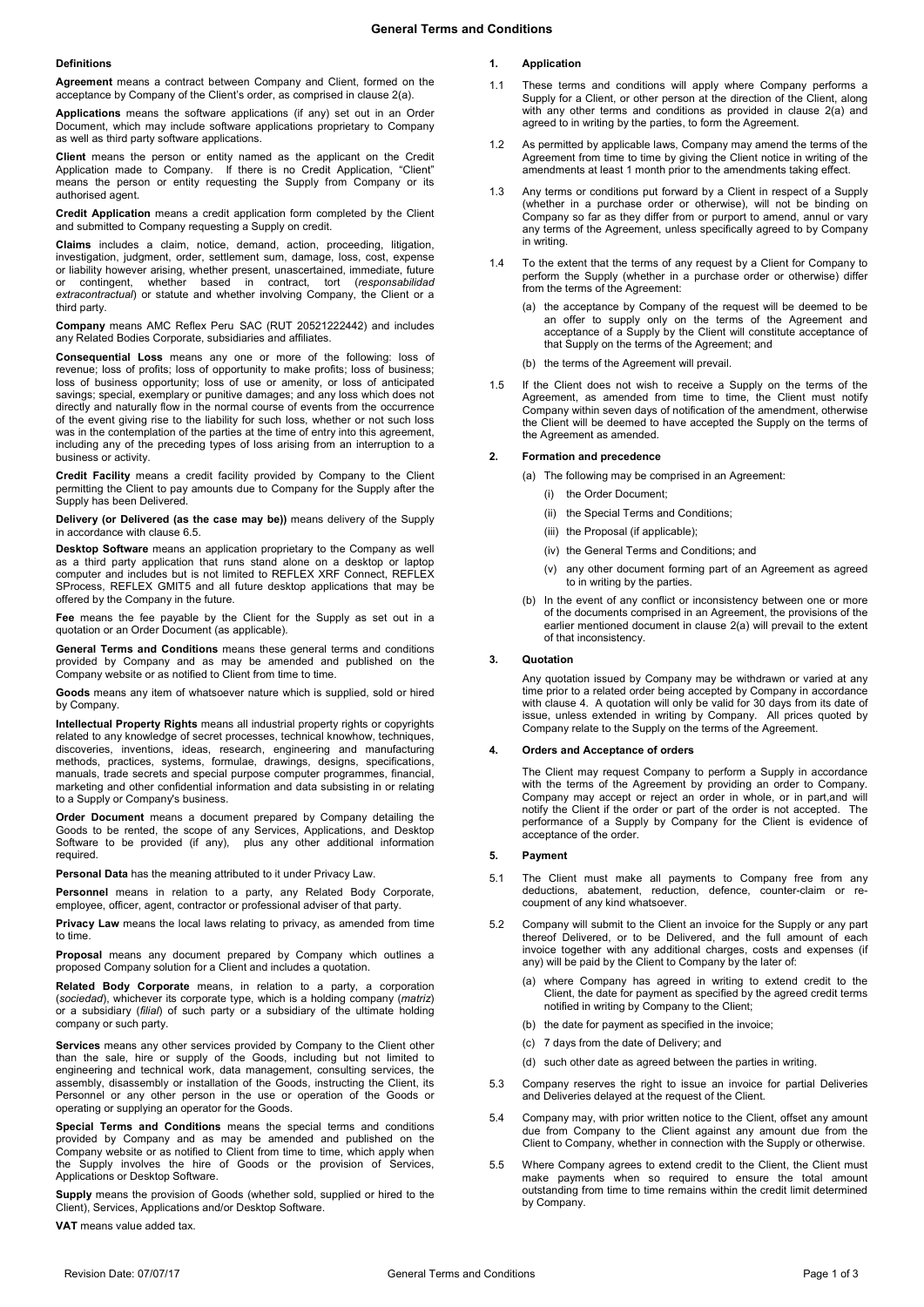5.6 Company may, with the prior written consent of the Client, increase the Fee every 12 months from the first of July and at such other times agreed between the parties.

### **6. Delivery**

- 6.1 The time within which Company may advise the Client that it will make Delivery of the Supply will be regarded as a best estimate, but will not be guaranteed and may be subject to extension to cover delays caused by or contributed to by weather, industrial action, manufacturers or suppliers, fire or any other cause beyond the control of Company. No responsibility, liability or Claim will be accepted by Company for the consequences of any such delay(s) beyond the Company's reasonable control.
- 6.2 If, as a result of causes beyond Company's reasonable control, Company determines that it will not be able to deliver all or part of the Supply within a reasonable timeframe, either party may terminate the relevant Agreement. Company agrees to indemnify the Client for the direct additional costs incurred as a result of such termination, and otherwise both parties release each other from any Claims in relation to the Agreement and in respect of the termination.
- 6.3 Delivery of the Supply may be effected as a whole, or in separate parts with prior agreement of the parties
- 6.4 If the Client requests Company to delay Delivery of any or all of the Goods, Company may agree to store the Goods, with such storage to be at the Client's expense.
- <span id="page-1-0"></span>6.5 Where applicable, Company will deliver the Goods to the Client in accordance with the Agreement or, if not specified or otherwise agreed by Company in writing, by delivering the Goods ex works (as that term is defined in the Incoterms 2010) or such other location within Peru as nominated by Company acting reasonably (**Delivery Point**).
- 6.6 If the Delivery Point is Company's premises, the Client must remove the Goods from the Delivery Point within 14 days of the date of Delivery.

### **7. Inspection**

- 7.1 The Client must inspect the Supply as soon as practicable on Delivery.
- <span id="page-1-2"></span>7.2 Subject to clause [8,](#page-1-1) no Claim for shortages or damages or defective Supply may be made against Company unless written notice of such claim is received by Company within 3 days after Delivery. Upon such notice Company reserves the right to rectify any shortage or damages or defective Supply at its own expense and within reasonable time after notification by the Client.
- 7.3 Subject to clause [8,](#page-1-1) if the Client fails to notify Company in accordance with clause [7.2,](#page-1-2) the Client will be deemed to have accepted the Supply.

#### <span id="page-1-1"></span>**8. Warranties and Exclusions**

- 8.1 Subject to any warranties which are implied by law and cannot otherwise be excluded, Company excludes all other warranties, guarantees, terms, conditions or liability in relation to the Supply.
- 8.2 To the extent that Company's liability cannot be excluded by law, Company's liability with respect to the Supply will be limited to any one or more of the following as determined by Company in its absolute discretion:

(a) the cost of replacing the Goods or resupplying the Services; or

- (b) the cost of having the Goods repaired or Services resupplied.
- 8.3 The Client agrees that it has made its own enquiries as to the suitability of the Supply (or any part of the Supply) for the Client's intended use and the Client has not relied upon any statement, representation or information provided by or on behalf of Company in respect of the Supply (including the use of the Supply).
- 8.4 The Client agrees to take all reasonable steps to mitigate any loss or damage it suffers or incurs.

### <span id="page-1-6"></span>**9. Limitation of liability**

- <span id="page-1-4"></span>9.1 Subject to clause [9.2,](#page-1-3) Company's total potential liability arising out of or in connection with its performance of its obligations pursuant to the Agreement or in respect of the Supply, including without limitation any negligent acts or omissions, is limited as follows:
	- (a) Company shall have no liability to the Client for any Consequential Loss: and
	- (b) Company's total aggregate liability for any and all loss or damage, however arising, is capped at the VAT exclusive aggregate price paid by the Client to Company under the Agreement for the specific Supply that gave rise to the loss or damage in question or the amount of US\$45,000 whichever is less.
- <span id="page-1-3"></span>9.2 The limitations in claus[e 9.1](#page-1-4) do not apply to the extent that any loss or damage is directly attributable to fraud, gross negligence (*culpa grave*) or wilful misconduct (*fraude*) by Company.

### <span id="page-1-7"></span>**10. Release and Indemnity**

<span id="page-1-5"></span>10.1 The Client releases and discharges Company from all Claims and demands on Company and any loss or damage caused to the Client or any other person and indemnifies and holds Company harmless from

and against all liabilities, losses, damages, costs or expenses incurred or suffered by Company and from and against all Claims made against Company, arising in either case as a result of, or which has been contributed to by:

- (a) the Client's breach of any of its obligations under the Agreement:
- (b) the Client's failure to comply with any laws, rules, standards, or regulations applicable to the Agreement or the Supply;
- (c) the Client's failure to keep any Goods which are the property of Company safe and secure;
- (d) any use of the Goods contrary to any instructions or warnings given by Company or the manufacturer of the Goods;
- (e) any other negligence or any breach of duty by the Client;
- (f) any compliance or adherence by Company with any instruction by the Client; or
- (g) any reliance by Company on any representation by the Client.
- 10.2 The parties agree and acknowledge that, for the purposes of clause [10.1,](#page-1-5) a reference to the Client includes the Client's agents, employees, directors, representatives and contractors and any person or party who uses the Supply or claims an interest in the Goods as a result of a transaction with, or otherwise with the permission of, the Client.

# <span id="page-1-8"></span>**11. Default by the Client**

- 11.1 In the event the Client:
	- (a) breaches or is alleged to have breached the Agreement and fails to rectify such breach when requested by the Company;
	- (b) threatens or is likely to become subject to any insolvency, administration or bankruptcy;
	- (c) has made any false, inaccurate or misleading statements having a material effect in relation to the making of the Agreement or any related or collateral document; or
	- (d) in Company's opinion, acting reasonably, has a material adverse change in their financial condition;

Company may, without prejudice to any other rights:

- (e) refuse to perform a Supply except where payment in full has been received by Company prior to a Supply; and
- retain (where applicable) all moneys paid on account of any Supply.
- 11.2 If the Client defaults in paying any invoiced amount or any amount otherwise due and owing from the Client to Company, and fails to rectify such default within seven (7) days of a written request from the Company to do so:
	- (a) unless otherwise agreed in writing by Company, the Client must pay interest on the highest debt balance of each calendar month on monies owing by the Client to Company calculated daily from the date the amount became payable to the date of payment at a rate per annum which is the sum of 3% and the rate advised by the Company's bank as the rate charged by the Company's bank on overdrafts in excess of US \$100,000 or if such rate contravenes the maximum agreeable rate in accordance with local law (*interés maximo convencional*), interest shall be the latter; or interest costs awarded by the courts, whichever is the greater, and
	- (b) any unpaid amount together with interest and any other expenses becomes a debt due by the Client to Company and the Client must pay Company's reasonable costs of any enforcement action, including, but not limited to, any legal costs.

### <span id="page-1-9"></span>**12. Survival**

- (a) All obligations of the parties under an Agreement will survive the expiration or termination of the Agreement to the extent required for full observance and performance.
- (b) The following clauses survive termination of the Agreement: clause [9](#page-1-6) (Limitation of Liability); clause [10](#page-1-7) (Release and Indemnity); clause [11](#page-1-8) (Default by the Client); clause 16 (Intellectual Property) and this claus[e 12.](#page-1-9)

#### **13. Governing Law**

The Agreement will be governed and determined in accordance with the laws of the Republic of Peru. The parties submit to the exclusive jurisdiction of the courts located in Lima, Peru.

### **14. VAT**

Unless otherwise agreed by Company in writing, all amounts payable in relation to the Agreement are expressed to be exclusive of VAT. If VAT is payable on a taxable supply as applicable under local law then the amount payable by the Client for that taxable supply will be the amount expressed plus VAT.

### **15. Assignment**

Either party may assign any rights or obligations pursuant to the Agreement to any other party on giving the 30 days' prior written notice in writing.

**16. Intellectual Property**